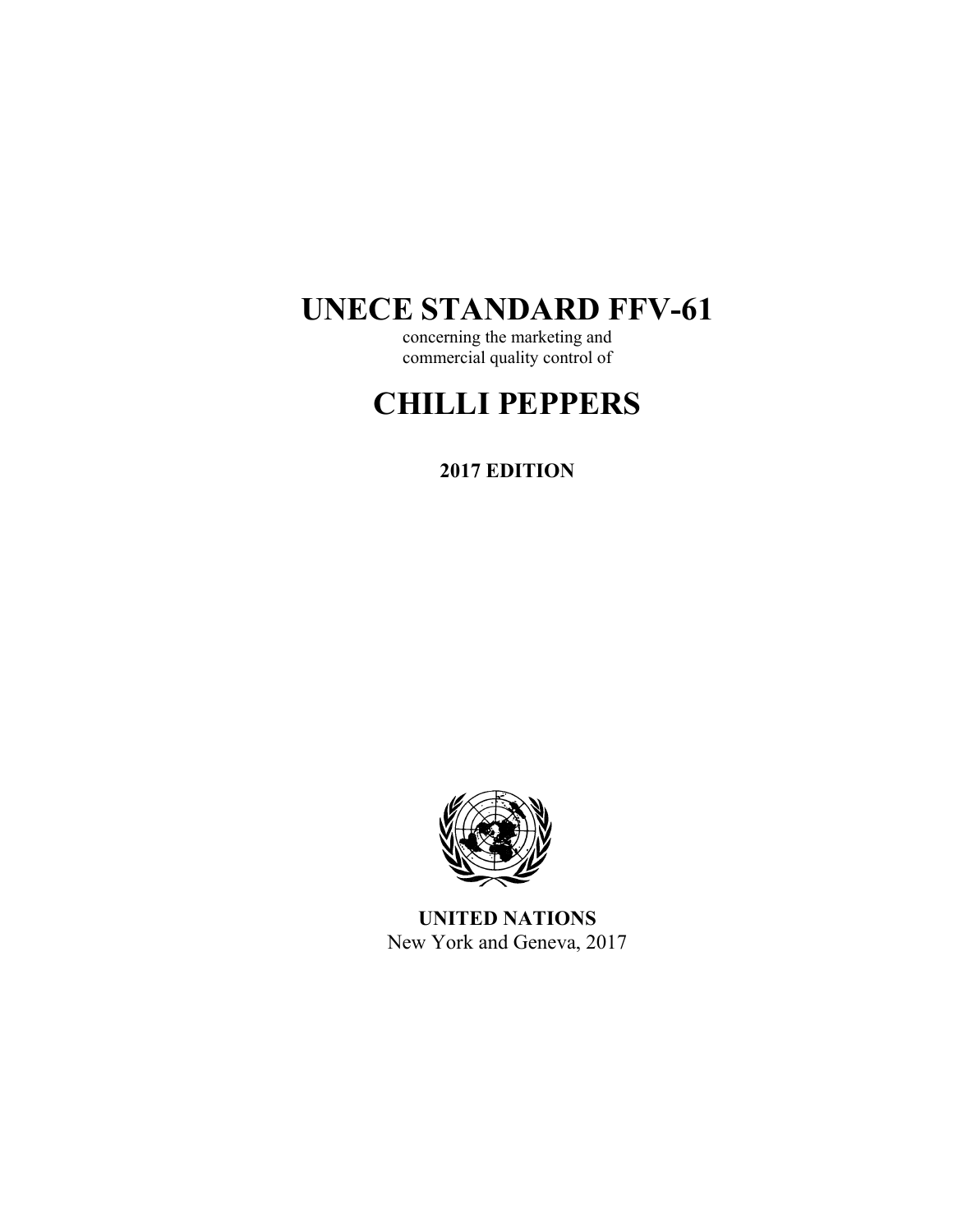#### **NOTE**

#### **Working Party on Agricultural Quality Standards**

The commercial quality standards developed by the Working Party on Agricultural Quality Standards of the United Nations Economic Commission for Europe (UNECE) help facilitate international trade, encourage highquality production, improve profitability and protect consumer interests. UNECE standards are used by governments, producers, traders, importers and exporters, and other international organizations. They cover a wide range of agricultural products, including fresh fruit and vegetables, dry and dried produce, seed potatoes, meat, cut flowers, eggs and egg products.

Any member of the United Nations can participate, on an equal footing, in the activities of the Working Party. For more information on agricultural standards, please visit our website <www.unece.org/trade/agr>.

The present revised Standard for Chilli Peppers is based on document ECE/TRADE/C/WP.7/2013/22, reviewed and adopted by the Working Party at its sixty-ninth session.

Aligned with the Standard Layout (2017)

The designations employed and the presentation of the material in this publication do not imply the expression of any opinion whatsoever on the part of the United Nations Secretariat concerning the legal status of any country, territory, city or area or of its authorities, or concerning the delimitation of its frontiers or boundaries. Mention of company names or commercial products does not imply endorsement by the United Nations.

All material may be freely quoted or reprinted, but acknowledgement is requested.

Please contact the following address with any comments or enquiries:

Agricultural Standards Unit Economic Cooperation and Trade Division United Nations Economic Commission for Europe Palais des Nations CH-1211 Geneva 10, Switzerland E-mail: agristandards@unece.org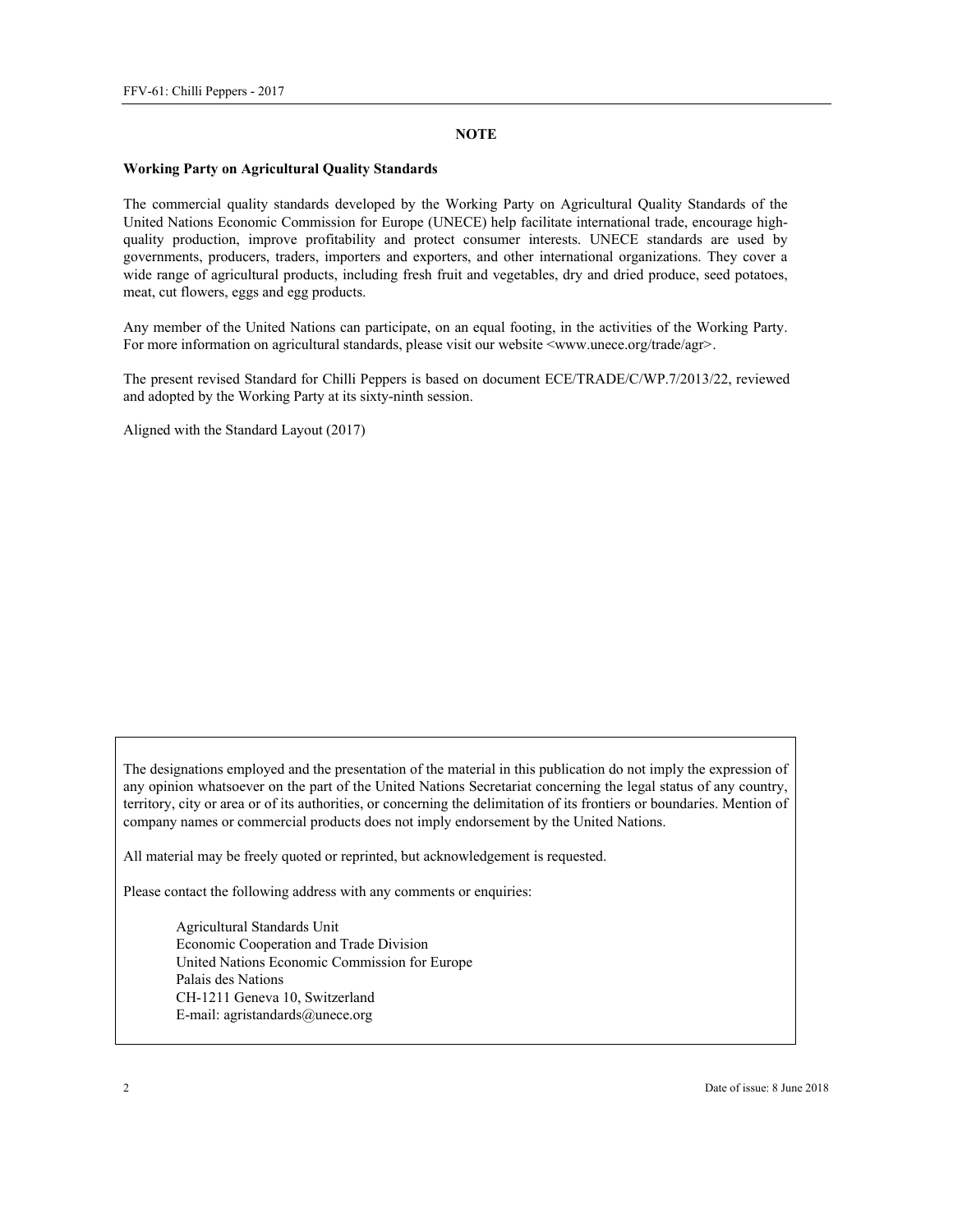## **UNECE Standard FFV-61 concerning the marketing and commercial quality control of chilli peppers**

### **I. Definition of produce**

This standard applies to chilli peppers<sup>1</sup> of varieties (cultivars) grown from *Capsicum annuum, C. baccatum, C. chinense, C. frutescens and C. pubescens*, to be supplied fresh to the consumer, chilli peppers for industrial processing being excluded.

#### **II. Provisions concerning quality**

The purpose of the standard is to define the quality requirements for chilli peppers after preparation and packaging.

However, if applied at stages following export, products may show in relation to the requirements of the standard:

- a slight lack of freshness and turgidity
- for products graded in classes other than the "Extra" Class, a slight deterioration due to their development and their tendency to perish.

The holder/seller of products may not display such products or offer them for sale, or deliver or market them in any manner other than in conformity with this standard. The holder/seller shall be responsible for observing such conformity.

#### **A. Minimum requirements**

In all classes, subject to the special provisions for each class and the tolerances allowed, the chilli peppers must be:

- intact, the stalk and calyx may be missing, provided that the break is clean and the adjacent skin is not damaged
- sound; produce affected by rotting or deterioration such as to make it unfit for consumption is excluded
- clean, practically free of any visible foreign matter
- practically free from pests
- practically free from damage caused by pests
- fresh in appearance, including stalk and calyx
- firm
- free from damage caused by low and/or high temperatures
- free of abnormal external moisture

 $\overline{a}$ 

 $1$  Chilli peppers with a minimum pungency of 900 on the Scoville Index. For levels of pungency see the annex.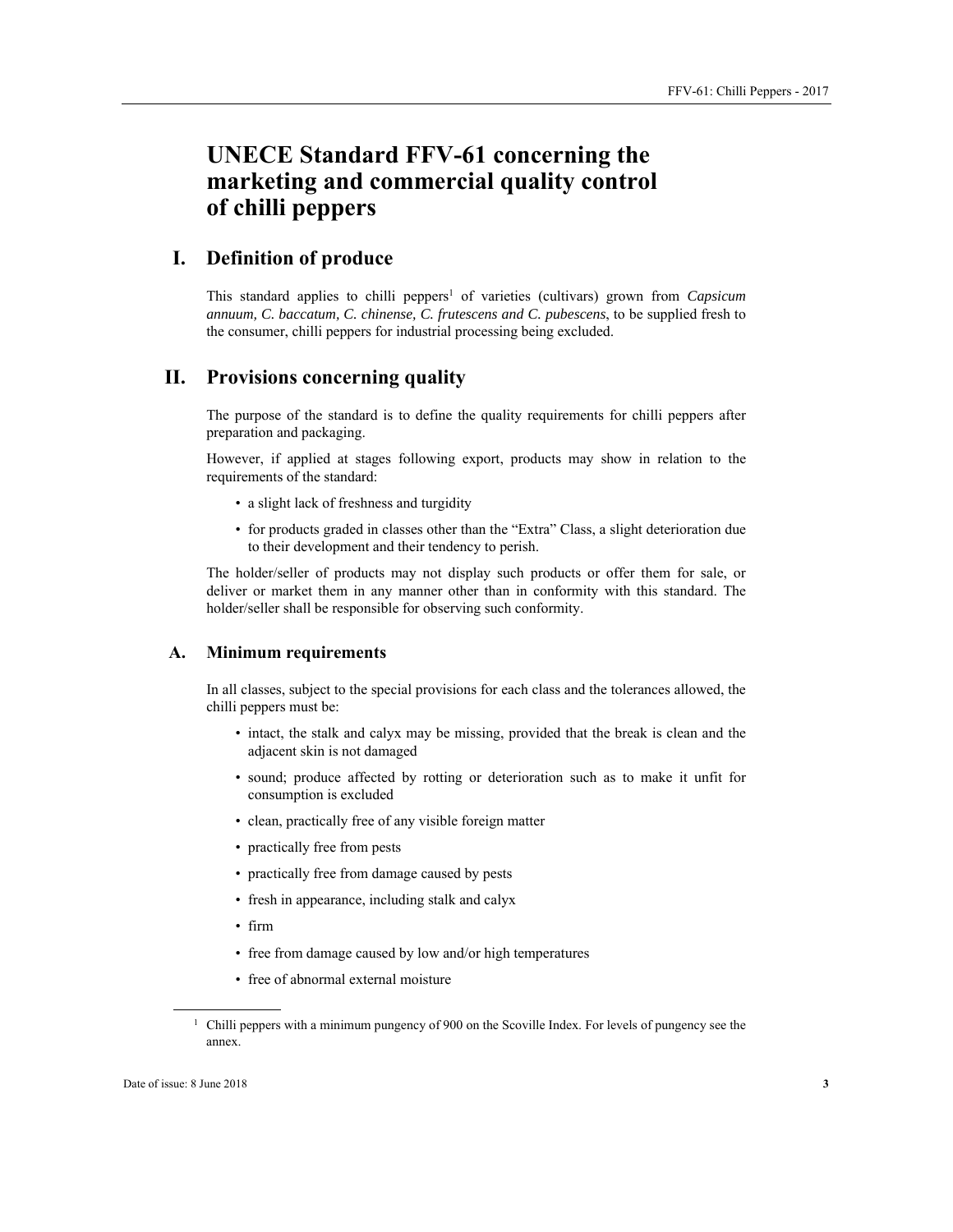• free of any foreign smell and/or taste.

The development and condition of the chilli peppers must be such as to enable them:

- to withstand transportation and handling
- to arrive in satisfactory condition at the place of destination.

#### **B. Classification**

Chilli peppers are classified in three classes, as defined below:

*(i) "Extra" Class* 

Chilli peppers in this class must be of superior quality. They must be characteristic of the variety and/or commercial type.

They must be free from defects, with the exception of very slight superficial defects, provided these do not affect the general appearance of the produce, the quality, the keeping quality and presentation in the package. Colour change due to ripening is not considered a defect.

#### *(ii) Class I*

Chilli peppers in this class must be of good quality. They must be characteristic of the variety and/or commercial type.

The following slight defects, however, may be allowed, provided these do not affect the general appearance of the produce, the quality, the keeping quality and presentation in the package:

- a slight defect in shape
- slight defects in colouring; colour change due to ripening is not considered a defect
- slight skin defects
- a slightly damaged stalk, if present.
- *(iii) Class II*

This class includes chilli peppers that do not qualify for inclusion in the higher classes but satisfy the minimum requirements specified above.

The following defects may be allowed, provided the chilli peppers retain their essential characteristics as regards the quality, the keeping quality and presentation:

- defects in shape
- defects in colouring; colour change due to ripening is not considered a defect
- skin defects
- damaged stalk and calyx, if present
- slight lack of freshness of the stalk and calyx.

#### **III. Provisions concerning sizing**

Size is determined by length or by maximum diameter.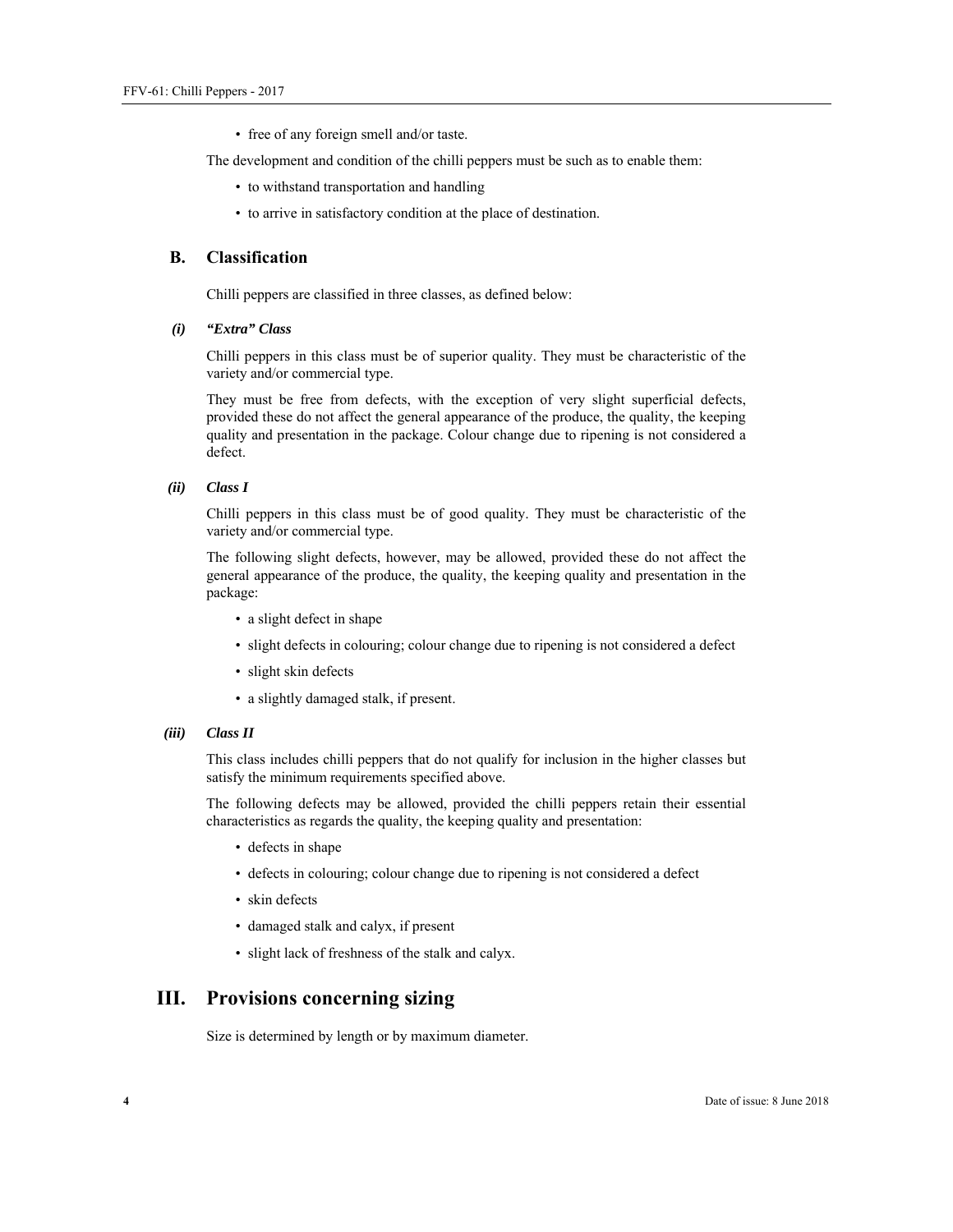The following provisions are optional for chilli peppers in Class II.

To ensure uniformity in size, the range between produce in the same package shall be in accordance with the following:

| Size Code      | Size range (in centimetres) |
|----------------|-----------------------------|
|                | $\leq 4$                    |
| $\mathfrak{D}$ | $4$ to $\leq 8$             |
| 3              | $8$ to $\leq 12$            |
| 4              | 12 to $< 16$                |
| 5              | $\geq 16$                   |

(a) For chilli peppers sized by length:

(b) For chilli peppers sized by diameter:

The range between produce in the same package shall not exceed 20 mm.

#### **IV. Provisions concerning tolerances**

At all marketing stages, tolerances in respect of quality and size shall be allowed in each lot for produce not satisfying the requirements of the class indicated.

#### **A. Quality tolerances**

#### *(i) "Extra" Class*

A total tolerance of 5 per cent, by number or weight, of chilli peppers not satisfying the requirements of the class but meeting those of Class I is allowed. Within this tolerance not more than 0.5 per cent in total may consist of produce satisfying the requirements of Class II quality.

#### *(ii) Class I*

A total tolerance of 10 per cent, by number or weight, of chilli peppers not satisfying the requirements of the class but meeting those of Class II is allowed. Within this tolerance not more than 1 per cent in total may consist of produce satisfying neither the requirements of Class II quality nor the minimum requirements, or of produce affected by decay.

#### *(iii) Class II*

A total tolerance of 10 per cent, by number or weight, of chilli peppers satisfying neither the requirements of the class nor the minimum requirements is allowed. Within this tolerance not more than 2 per cent in total may consist of produce affected by decay.

#### **B. Size tolerances**

For all classes (if sized): a total tolerance of 10 per cent, by number or weight, of chilli peppers not satisfying the requirements as regards sizing is allowed.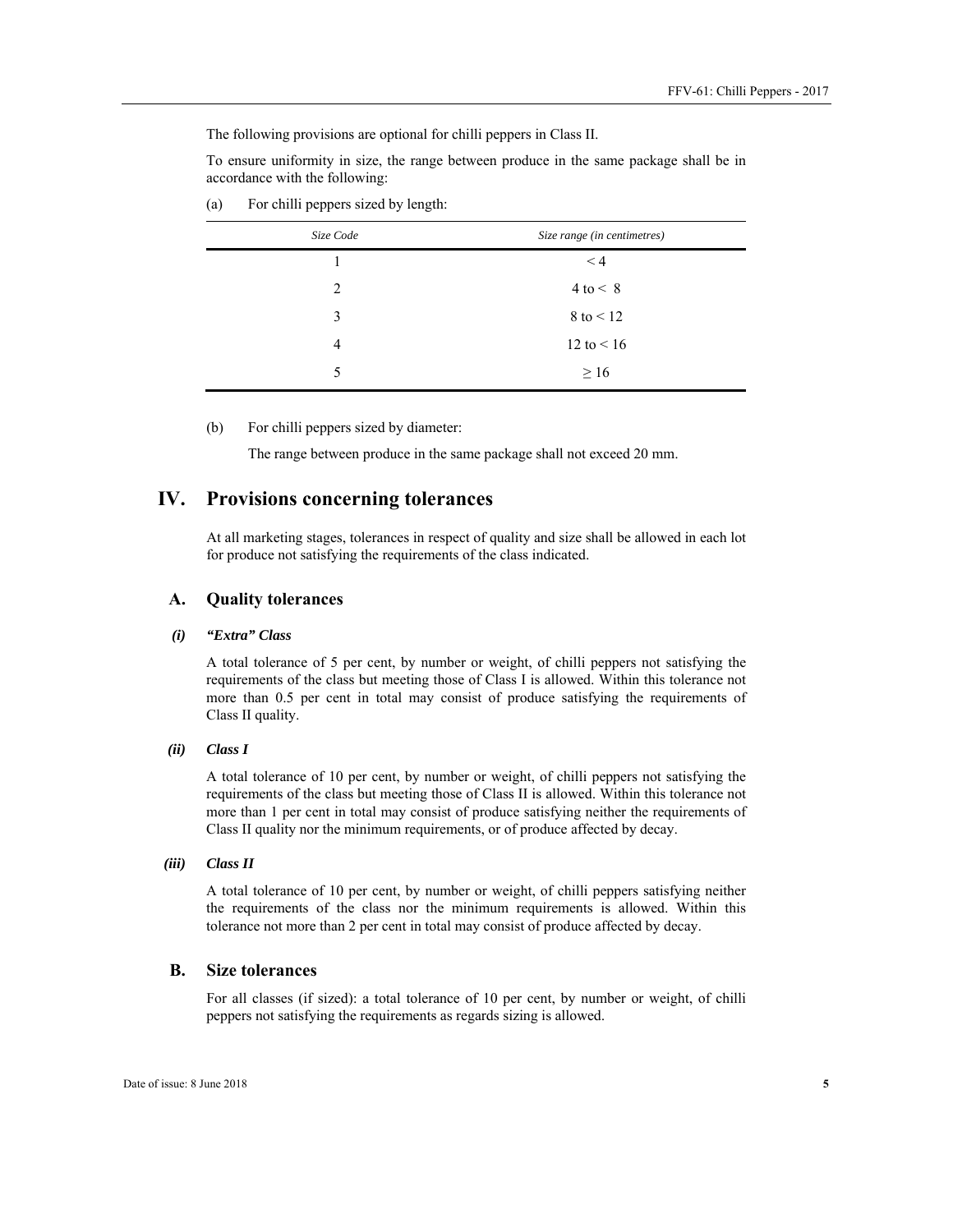## **V. Provisions concerning presentation**

#### **A. Uniformity**

The contents of each package must be uniform and contain only chilli peppers of the same origin, variety or commercial type, quality and size (if sized).

However, a mixture of chilli peppers of distinctly different colours and/or commercial types may be packed together in a sales package, provided they are uniform in quality and, for each colour and/or commercial type concerned, in origin. However, in case of those mixtures uniformity in size is not required.

The visible part of the contents of the package must be representative of the entire contents.

#### **B. Packaging**

The chilli peppers must be packed in such a way as to protect the produce properly.

The materials used inside the package must be clean and of a quality such as to avoid causing any external or internal damage to the produce. The use of materials, particularly paper or stamps bearing trade specifications, is allowed, provided the printing or labelling has been done with non-toxic ink or glue.

Stickers individually affixed to the produce shall be such that, when removed, they neither leave visible traces of glue, nor lead to skin defects. Information lasered on single fruit should not lead to flesh or skin defects.

Packages must be free of all foreign matter.

### **VI. Provisions concerning marking**

Each package<sup>2</sup> must bear the following particulars, in letters grouped on the same side, legibly and indelibly marked, and visible from the outside:

#### **A. Identification**

Packer and/or dispatcher/exporter:

Name and physical address (e.g. street/city/region/postal code and, if different from the country of origin, the country) or a code mark officially recognized by the national authority<sup>3</sup> if the country applying such a system is listed in the UNECE database.

#### **B. Nature of produce**

- "Chilli peppers" if the contents are not visible from the outside
- Name of the commercial type

 $\overline{a}$ 

<sup>&</sup>lt;sup>2</sup> These marking provisions do not apply to sales packages presented in packages. However, they do apply to sales packages (pre-packages) presented individually.<br><sup>3</sup> The national legislation of a number of countries requires the explicit declaration of the name and

address. However, in the case where a code mark is used, the reference "packer and/or dispatcher (or equivalent abbreviations)" has to be indicated in close connection with the code mark, and the code mark should be preceded by the ISO 3166 (alpha) country/area code of the recognizing country, if not the country of origin.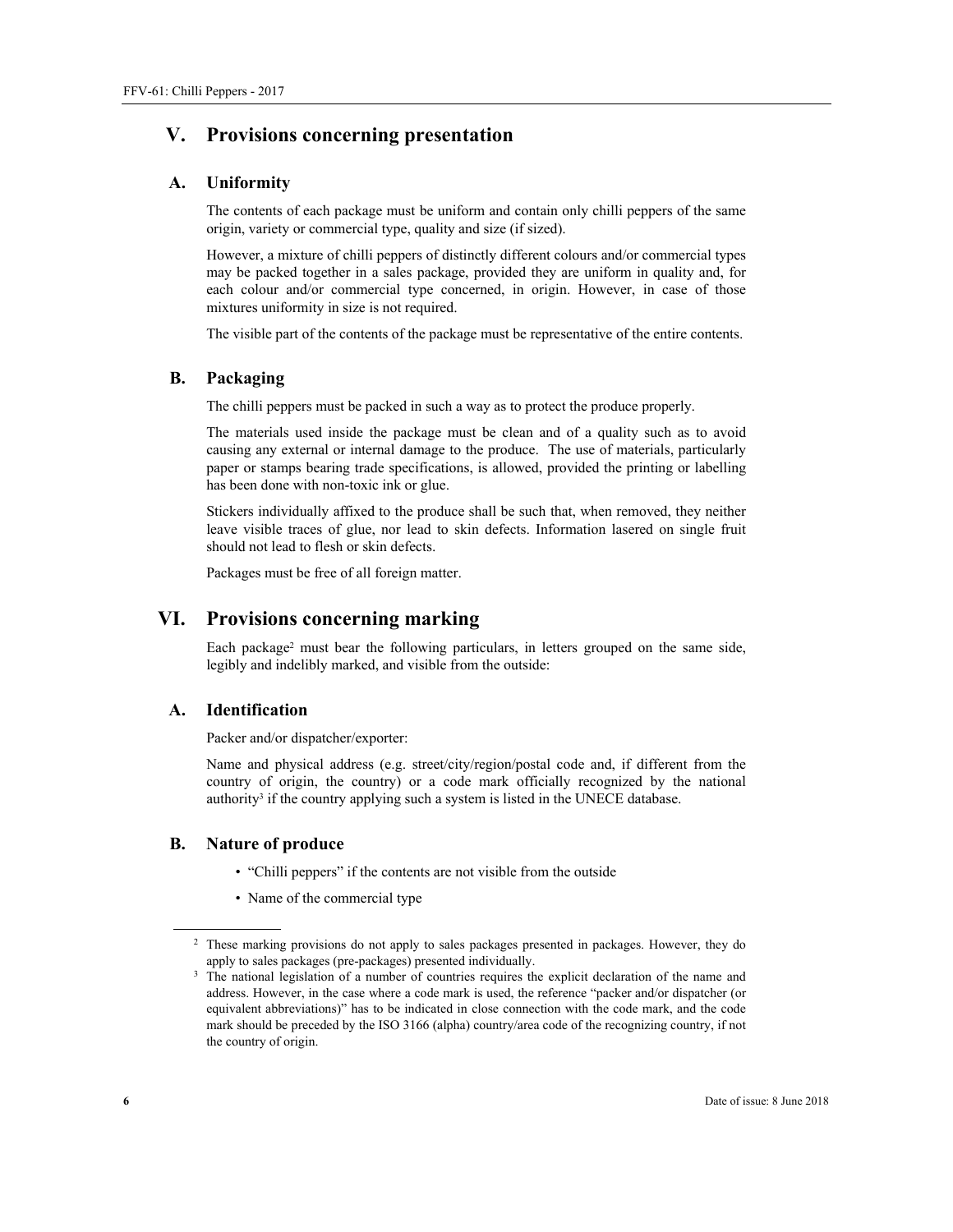- "Mixture of chilli peppers", or equivalent denomination, in the case of a mixture of distinctly different colours and/or commercial types of chilli peppers. If the produce is not visible from the outside, the colours and/or commercial types and the quantity of each in the package must be indicated
- Level of pungency indicated as "mild", "medium", "hot" or "extra hot", as appropriate.

#### **C. Origin of produce**

Country of origin<sup>4</sup> and, optionally, district where grown or national, regional or local place name.

In the case of packages containing a mixture of distinctly different colours and/or commercial types of chilli peppers of different origin, the indication of each country of origin shall appear next to the name of the colours and/or commercial type concerned.

#### **D. Commercial specifications**

- Class
- Size (if sized) expressed as minimum and maximum length (in cm) or as minimum and maximum diameter (in mm)
- Size code (optional).

#### **E. Official control mark (optional)**

Adopted 2013

Aligned with the Standard Layout 2017

The UNECE has published an explanatory illustrated brochure on the application of this standard. The publication may be obtained from the UNECE at: www.unece.org/trade/agr/welcome.htm

 $\overline{a}$ 

<sup>4</sup> The full or a commonly used name should be indicated.